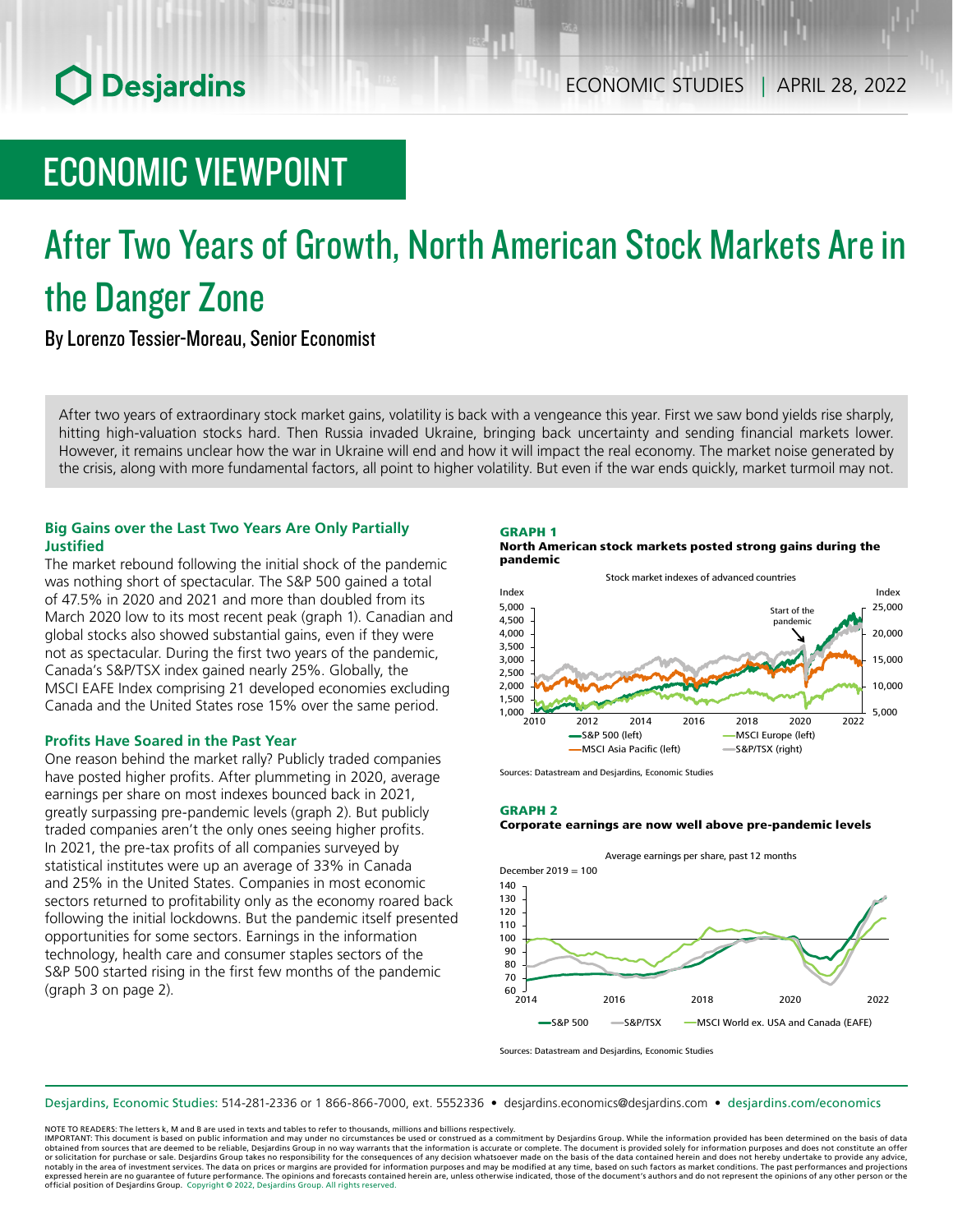# Desjardins

#### GRAPH 3





Sources: Datastream and Desjardins, Economic Studies

# **Two Years of Pandemic Spending Have Also Inflated Stock Valuations**

The price-to-earnings ratio is a good indicator of a stock's valuation. It's computed by dividing a company's share price by its actual or projected earnings per share. It gives a sense of how much investors are willing to pay for every dollar of earnings generated. Average price-to-earnings ratios surged on the leading stock indexes in 2020. And though strong earnings growth over the past year has pushed this ratio down on Asian, European and Canadian indexes, the ratio remains very high for the S&P 500 (graph 4). The information technology sector now accounts for nearly 30% of the S&P 500 by value. It is inflating the average with an average ratio of nearly 25, compared to around 18 for all other sectors. Typically, a high price-to-earnings ratio indicates better prospects for future earnings growth, hence the distinction between so-called value and growth stocks. Value stocks generally have lower price-to-earnings ratios and pay higher dividends, but investors expect weaker earnings growth. On the other hand, growth stocks typically pay lower or no dividends because investors expect higher future earnings. While growth prospects remain good in the United States, other factors may be behind the higher valuations we are seeing.

#### GRAPH 4

#### Price-to-earnings ratios have fallen from their pandemic peaks but remain high in the US



Sources: Datastream and Desjardins, Economic Studies

# **BOX 1**

# **Opportunity Cost**

Opportunity cost is a key economic concept in order to understand valuations of stocks and other asset classes. It's defined as the potential return one has to pass up when making an investment decision. It can be summarized by the best return available between all other investment opportunities. When making investment decisions in an uncertain economic setup, the money market return corresponds to the minimum opportunity cost to which any investment under consideration must be compared. Investors always have the option of investing in the money market and getting a riskless return dictated by the central bank's policy rate rather than investing in a risky asset. Any risky investment should then minimally match the money market return and additionally offer a risk premium as well as a term premium. Opportunity cost is, amongst other things, the basis of the discounted cash flow analysis which is widely used to determine the theoretical value of individual stocks.

# **Individuals Have Poured Their Savings into the Financial Markets**

Over the past two years, governments and central banks have provided an incredible amount of monetary and fiscal stimulus. Personal savings are up sharply as a result of government income support programs and pandemic-constrained consumer spending. Much has been said about the influx of small investors that have entered the stock market during the pandemic, especially through discount brokerage platforms targeting young investors. Groups of small individual investors organizing on online discussion forums have even caused major market upheavals, including the now infamous GameStop episode. This new trend has encouraged market speculation and brought a huge inflow of new cash. But most individuals still save and invest with financial institutions. A lot of the excess savings was also injected into the stock markets through traditional channels.

# **Low interest rates and quantitative easing have also played a role**

Lower interest rates and increased liquidity from quantitative easing at the beginning of the pandemic allowed institutional investors to borrow at low cost and make much riskier investment choices. This phenomenon can be understood better by looking at the opportunity cost. When interest rates were cut in March 2020, the opportunity cost of investing in the stock market also dropped sharply. The yields on US Treasury bills of 3 months or less fell back near zero while longer term yields hit historically low levels (graph 5 on page 3). Meanwhile the average dividend yield on the S&P 500 remained at about 2%, making it much more attractive than risk-free investments. But to take into account all possible risks, the opportunity cost must also include the effect of inflation. With the yield on 10-year US TIPS (inflation-linked treasury bonds) hovering around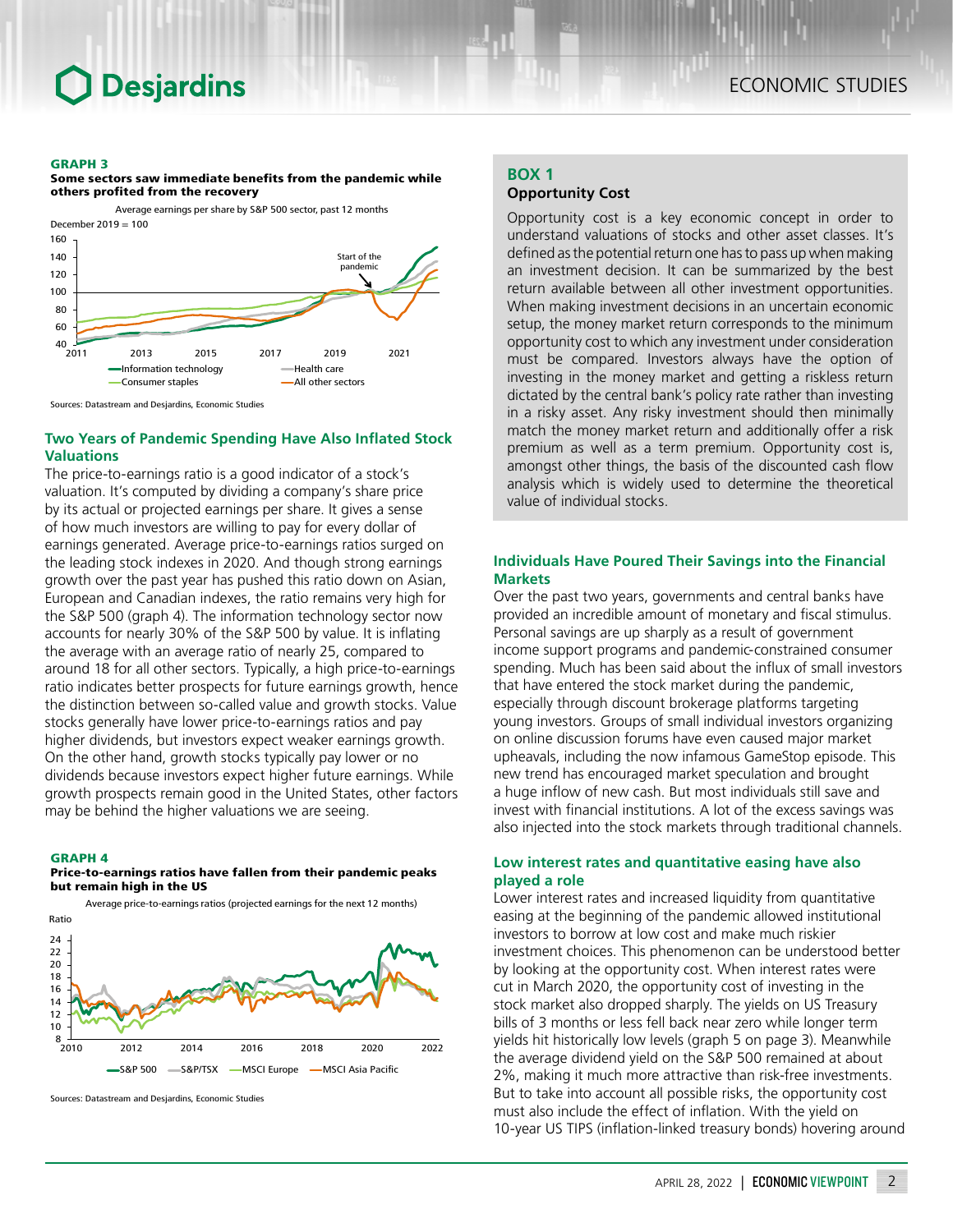# **Desjardins**

#### GRAPH 5



The drop in interest rates slashed the opportunity cost of risky investments



-1% over the past two years and real money market returns that kept declining as inflation soared, the real opportunity cost has continued to fall. And since corporate profits tend to rise with the price level, stock markets have continued to be very attractive.

# **2022 had a Rocky Start, with War and Rate Hikes in the Background**

The drop of US stock indexes since the beginning of the year makes a lot of sense when considering the opportunity cost. The S&P 500 and Nasdaq declined about 7% and 12% respectively between December 31 and February 11, and that was before war broke out in Ukraine. The drop in stock prices was the reflection of increasing interest rates, with the yield on 5-year US bonds soaring more than 60 basis points and key rate hike expectations spiking. Since Russia invaded Ukraine, the stock market has continued to decline, but we've also seen a marked increase in volatility and certain variables associated with financial stress (graph 6). Investors initially saw the war in Ukraine and sanctions on Russia as a risk to the economic outlook and global financial stability. The surge in oil and other commodity prices is also darkening the outlook for economic growth, which could negatively affect corporate profits. Under such circumstances, capital usually moves to safer assets like government bonds, and that's exactly what we saw in the first few weeks of the crisis.

#### GRAPH 6





TED (Treasury-EuroDollar rate) spread: spread between 3-month US Treasury yield and 3-month LIBOR Sources: Datastream and Desjardins, Economic Studies

### **BOX 2**

### **The Canadian Stock Market Could Fare Better**

Unlike US markets, Canadian stock markets have performed relatively well since the start of the year. Stock valuations on the S&P/TSX are starting at much more reasonable levels, making the index somewhat less sensitive to interest rate hikes. The S&P/TSX started the year with an average price-to-earnings ratio of around 15%. However, the index is up mostly on higher oil and other commodity prices. Just before the late April drop, the index was up about 3.8% for the year, with energy and materials contributing 4.6 and 2.8 percentage points to that figure, respectively. Without these two sectors, the S&P/TSX would be down about 3.6%. Although the geopolitical situation remains very tense, commodity and energy prices should moderate until the end of the year. These sectors could therefore post weaker or even negative growth from here on out. We'll also be keeping an eye on the financial sector, which accounts for nearly 30% of the index. A high interest rate environment is usually good for banking sector profits, but rapid rate hikes could increase the risks to the financial system. Canada's economy is especially sensitive to interest rate hikes because of its high mortgage debt and the high vulnerability of its housing market. A housing market correction could therefore spell trouble for the profits of Canada's big banks.

### **But It Seems Money Has Nowhere to Go—for Now**

The war in Ukraine is not affecting asset returns the way we're used to seeing. The outlook for economic growth is deteriorating, but the war and sanctions will also likely mean more inflation in the short term. New lockdowns against COVID‑19 in China also increase the risk of stronger inflation by causing more supply chain hurdles. And while strong price pressures were already being felt around the world, central banks' tolerance seems to have reached a limit. The most recent messaging from European and North American central bankers is clear: interest rates will have to rise quickly to curb inflationary pressure, even if it poses downside risks to economic growth. Consequently, bond yields, which initially fell when Russia invaded Ukraine, have risen sharply since. Money markets are usually an alternative as they offer low but stable returns on highly liquid assets. But with inflation north of 8% and key rates still at near-record lows in the United States, money markets still offer very negative real returns. Even safe havens like gold and some other precious metals aren't such an attractive option since interest rates are expected to rise. On balance, stock markets may still appear like a good option in the short run, as long as corporate profits continue to grow.

### **Pace of Earnings Growth Will Be Hard to Sustain in 2022**

The extraordinary economic growth we've seen during the post-pandemic recovery will give way to more moderate growth in 2022. In the United States, real GDP is expected to expand 3%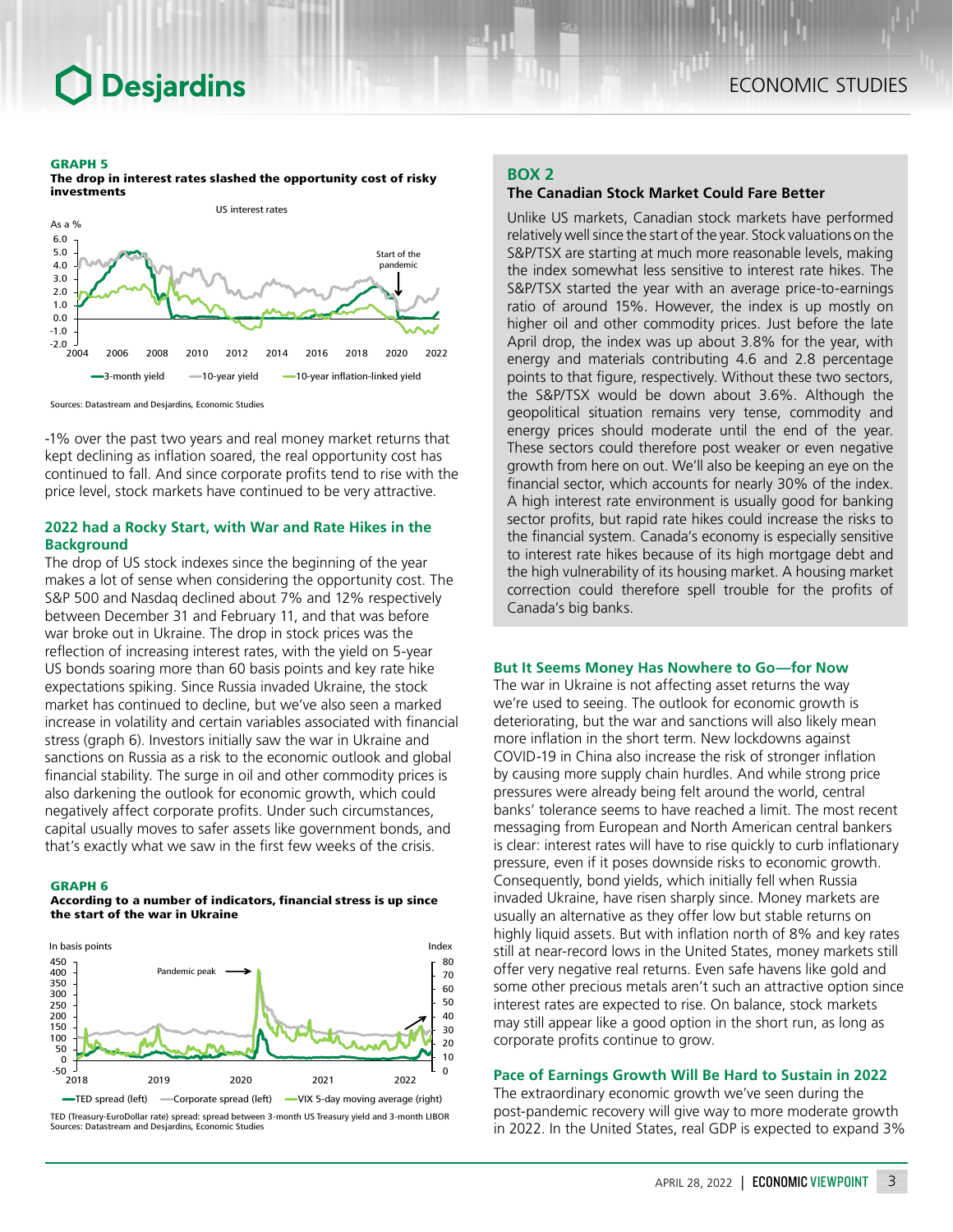# **O** Desjardins

this year compared to 5.7% in 2021. Inflation will remain high, which could continue to fuel corporate revenue growth, but it could have a much smaller impact on profits going forward. So far, strong demand has allowed companies to pass along rising input costs to consumers. However, demand is likely to moderate. Personal disposable income rose spectacularly over the past two years thanks to generous government stimulus programs, but it should decline in real terms in the US and elsewhere around the world. Consumer confidence has also been impacted by the war in Ukraine and will remain weaker due to inflation and higher interest rates. Rising interest rates will also have a more direct effect on corporate profits. Despite a significant increase in corporate debt in 2020, interest payments accounted for a smaller share of business spending due to lower interest rates (graph 7). We will likely see the opposite this year, with interest payments taking a bigger bite out of profits.

#### GRAPH 7





Sources: Datastream and Desjardins, Economic Studies

# **Even Strong Earnings Growth May Not Be Enough to Justify Stock Prices**

While future earnings growth remains uncertain, one thing is becoming increasingly clear: short-term interest rates will be significantly higher at the end of this year. The Federal Reserve and the Bank of Canada will also shrink their balance sheets, which will withdraw liquidity from the financial system. Together, these measures will affect stock market valuations. Policy rate hikes will make money market returns more attractive by increasing the opportunity cost of riskier securities. Stock markets may also be directly impacted by central banks trimming their balance sheets. As central banks reduce their footprint in bond markets, private investors will have to pick up the slack. If they don't, long-term bond yields will rise, affecting earnings prospects and valuations. But if investors do step up, they'll have to reallocate part of their portfolios to bonds. As returns on money markets and liquid securities rise, equity portfolios are likely to bear the brunt of this reallocation.

Interestingly, during the last monetary tightening cycle in 2017 and 2018, the S&P 500 entered a bear market just as the federal funds rate surpassed the average dividend yield (graph 8). The

#### GRAPH 8 Stocks are at risk in periods of monetary tightening



Fed was also reducing the size of its balance sheet at the same time. The end of the correction in late 2018 also coincided with a change in tone from the Fed Chair. Like today, US stock valuations were high in the run-up to monetary tightening. But the S&P 500's average price-to-earnings ratio\* is even higher today. It's at a level not seen since the tech bubble burst in 2000. More broadly, the market cap to GDP ratio recently hit an all-time high (graph 9). This ratio, also known as the Buffett Indicator, is a measure of the total value of all publicly traded US stocks divided by GDP.

#### GRAPH 9 US stock valuations measures are still historically high



# **The Big Takeaway? Volatility Is Here to Stay**

Even in the best-case scenario where the war in Ukraine and COVID lockdowns in China end quickly, volatility could stick around for a while or make a comeback later this year. Despite the disruptions and uncertainty clouding the short-term outlook, one thing seems relatively certain: interest rates will have to rise to curb inflationary pressure. Stocks can provide some protection against inflation, but not when inflation is accompanied by rapid interest rate hikes. And interest rate increases are even more painful when valuations are high. We expect US stock markets to